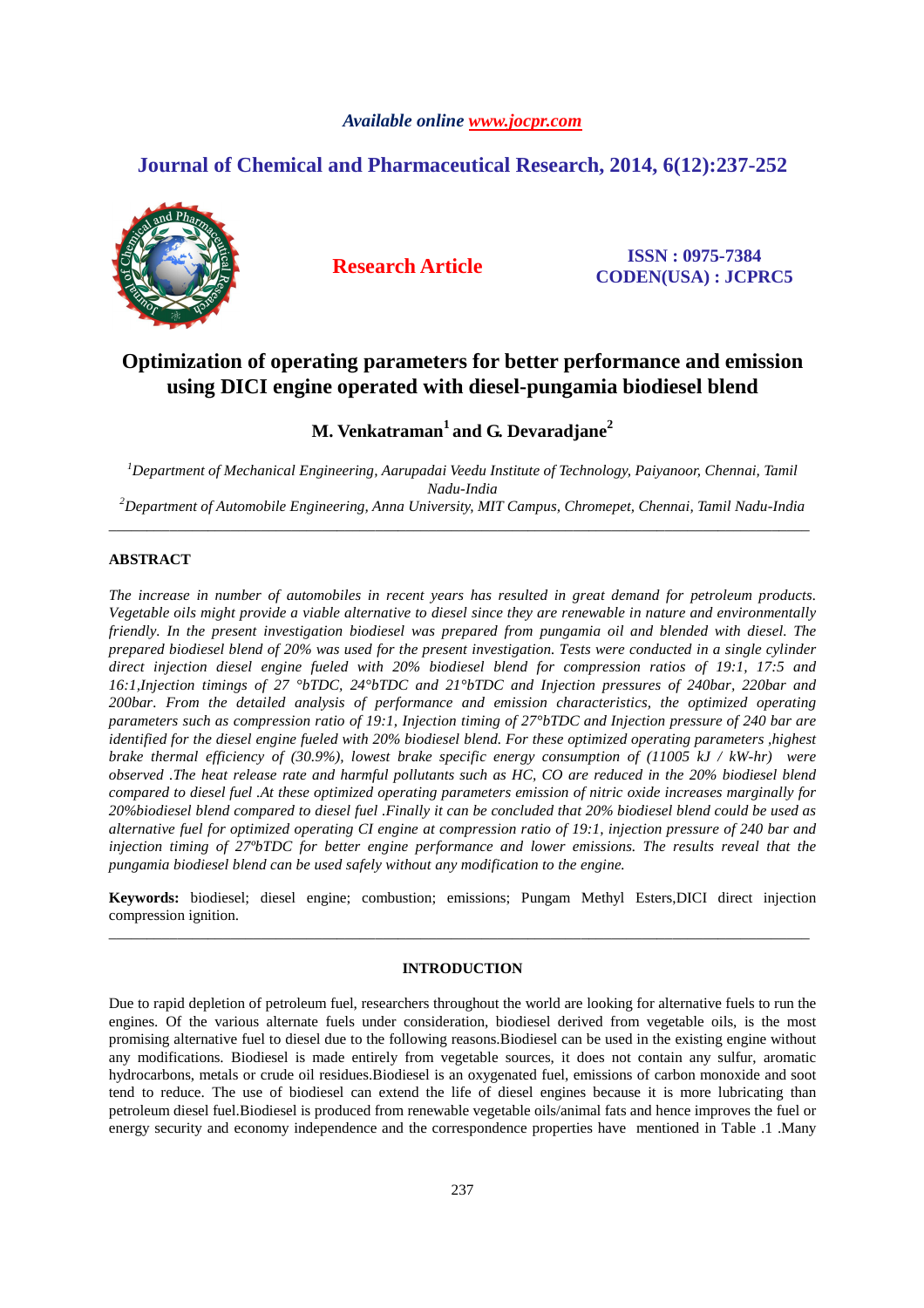investigators have used jatropha oil and pungamia oil methyl esters with various proportions as a CI engine fuel and the following conclusions have been made:Jatropha oil, diesel and their blends exhibited similar performance and emission characteristics under comparable operating conditions (Forson et.al, 2004).Pungamia oil methyl ester and their blends exhibited lower unburned hydrocarbon, carbon monoxide and soot emissions with a penalty of higher nitric oxide emission (Lakshminarayanan et.al, 2008)Jatropha methyl ester and its blends are a potential substitute for diesel. JTME produces lesser emissions than petroleum diesel, except NOx, and have satisfactory combustion and performance characteristics(Lakshminarayanan et.al, 2007)Improvement in performance characteristics and reduction in emissions were observed by preheating jatropha oil (Palaniswamy et al., 2006). A significant improvement in the performance and emissions was observed by optimizing the injector opening pressure, injection timing, injection rate and enhancing the swirl level when a diesel engine is to be operated with neat jatropha oil (Reddy and Ramesh, 2006).Performance and emission characteristics of JTME are superior when compared to other methyl esters produced from other feedstock. Peak pressure is higher for jatropha methyl ester compared to diesel (Sundarapandian and Devaradjane, 2005).Hsiang & Lin, 2007; Jo et al., 2006). The objective of the present study is to analyze the behavior of metal flow and to optimize the process parameters such as billet temperatures, bearing lengths (mandrel length), convex die angle and container temperature (tooling temperature) to yield good mechanical properties (Saidur et al. 2008).Most of the above research works are concentrated on performance and emission characteristics of PME and very limited work has been done to analyze the combustion characteristics. The present study investigates the combustion characteristics by highlighting their effect on performance and emission characteristics. This paper provides complete understanding and comprehensive analysis of the combustion, performance and emission characteristics of PME-diesel blends.<sup>15</sup>The objective of the project is to carryout experimental investigation on low heat rejection engine with raw jatropha oil, methyl ester of jatropha oil, methyl ester of jatropha oil–kerosene blend in the proportion of 70:30 and diesel. The results obtained indicate better performance and emission characteristics of the engine with methylester of jatropha oil.

*\_\_\_\_\_\_\_\_\_\_\_\_\_\_\_\_\_\_\_\_\_\_\_\_\_\_\_\_\_\_\_\_\_\_\_\_\_\_\_\_\_\_\_\_\_\_\_\_\_\_\_\_\_\_\_\_\_\_\_\_\_\_\_\_\_\_\_\_\_\_\_\_\_\_\_\_\_\_*

### **EXPERIMENTAL SECTION**

Figure.1.shows the schematic line diagram of the experimental set up and its specification and operating ranges are given in Table .2.and Table.3. A Electrical dynamometer was used to apply the load on the engine. A water rheostat with an adjustable depth of immersion electrode was provided to dissipate the power generated. Tests were carried out at various loads starting from no load to full load condition at a constant rated speed of 1500 rpm.



**Figure .1 Pictorial view of Experimental setup** 

At each load, the fuel flow rate various constituents of exhaust gases such aHydrocarbon (HC), carbon monoxide (CO) and nitrogen oxides (NO<sub>x</sub>), were measured with a 5-gas MRU Delta exhaust gas analyzer. The analyzer uses the principle of non-dispersive infrared (NDIR) for the measurement of CO and HC emissions while  $NO<sub>x</sub>$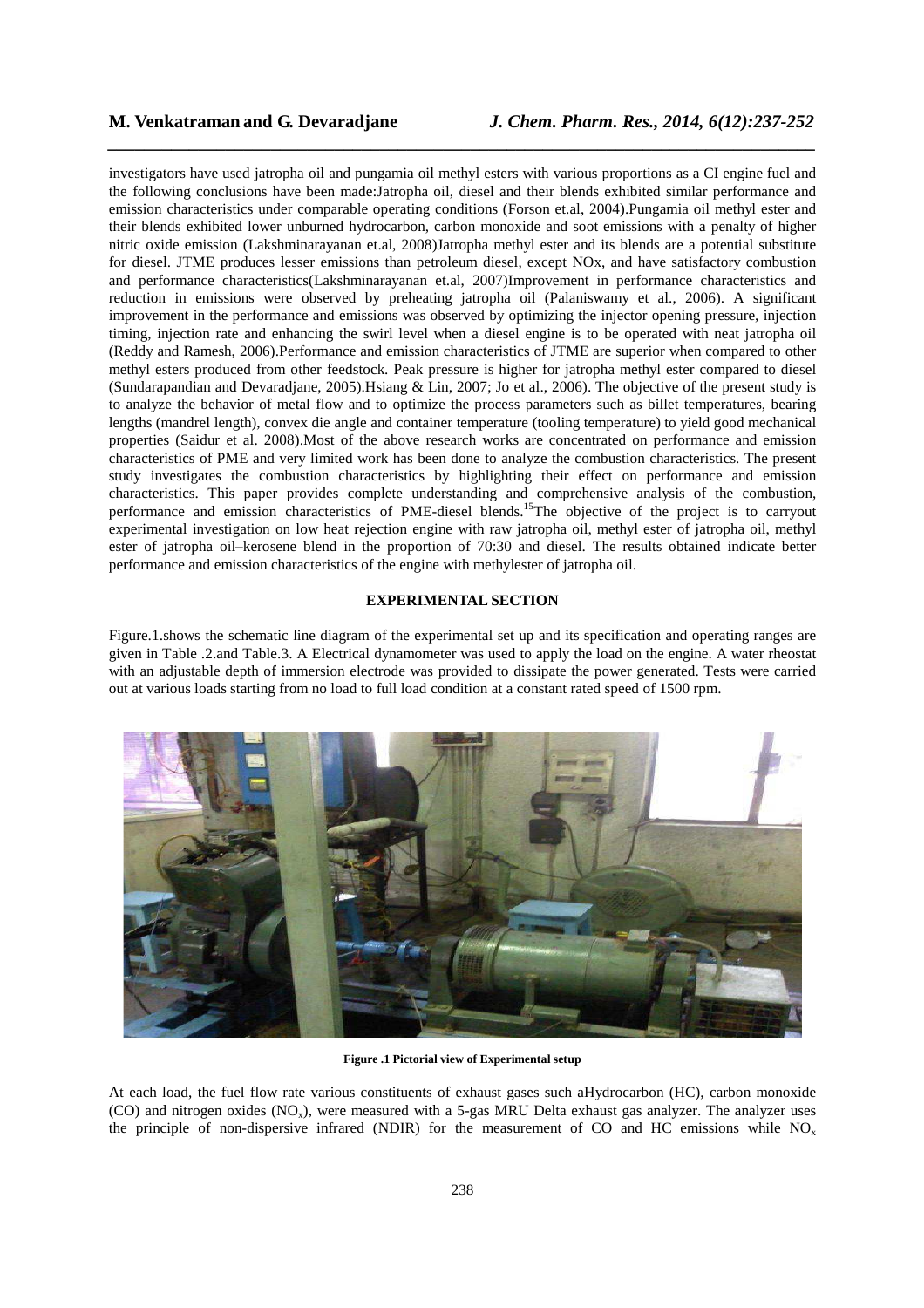.

measurement was by means of electrochemical sensors. Combustion analysis was carried out by means of an AVL 615 pressure pick-up fitted on the cylinder head and a TDC encoder fixed on the output shaft of the engine. The pressure and the crank angle signals were fed to a pentium personal computer. Various combustion parameters like heat release rate, cumulative heat release rate and peak pressure and its accurance were obtained using data acquisition system. The engine was first operated with diesel oil to generate the baseline data followed by Methyl Esters of pongamia oil and their blend such as PME20

*\_\_\_\_\_\_\_\_\_\_\_\_\_\_\_\_\_\_\_\_\_\_\_\_\_\_\_\_\_\_\_\_\_\_\_\_\_\_\_\_\_\_\_\_\_\_\_\_\_\_\_\_\_\_\_\_\_\_\_\_\_\_\_\_\_\_\_\_\_\_\_\_\_\_\_\_\_\_*

| Properties                | Diesel    | Pungamia Oil | <b>Bio-Diesel</b><br>(Methyl Ester) |
|---------------------------|-----------|--------------|-------------------------------------|
| Cetane No.                | $48 - 56$ | 47           |                                     |
| Density $(kg/m^3)$        | 821       | 934          | 892                                 |
| Viscosity (cSt)           | 3.52      | 45.62        | 5.402                               |
| Calorific value $(MJ/kg)$ | 43        | 36.64        | 39.15                               |
| Flash point ${}^{0}C$     | 48        | 270          | 156                                 |

### **TABLE.1.COMPARISON OF BIODIESEL PROPERTIES WITH DIESEL**

| Make                      | Kirloskar                    |
|---------------------------|------------------------------|
| Model                     | TAF <sub>1</sub>             |
| Type                      | Direct injection, air cooled |
| Bore $\times$ Stroke (mm) | $87.5 \times 110$            |
| Compression ratio         | 17.5:1                       |
| Cubic capacity            | $0.661$ lit                  |
| Rated power               | 4.4 KW                       |
| Rated speed               | 1500 rpm                     |
| Start of injection        | 24° bTDC                     |
| Connecting rod length     | $220$ mm                     |
| Injector<br>operating     | 220 <sub>bar</sub>           |

### **TABLE.2. SPECIFICATIONS OF ENGINE**

### **TABLE.3. OPERATING PARAMETERS CONSIDERED IN THE PRESENT INVESTIGATIONS**

| % Load                             | 0,25,50,75,100   |
|------------------------------------|------------------|
| Speed (rev/min)                    | 1500             |
| Compression ratio                  | 16:1,17.5:1,19:1 |
| Injection Timing <sup>o</sup> bTDC | 21.24.27         |
| Injection Pressure(bar)            | 200,220,240      |

### **RESULTS AND DISCUSSION**

Tests were carried out at different compression ratio, injection timing and injection pressure and its details are mentioned in Table.3. At injector opening pressure of 200bar and 220bar and injection timing of 21°bTDC and 24°bTDC and compression ratio of 17.5:1 and 16:1 were tried for PME20 but from the investigation it was found that the performance was very poor. Further the engine were set to run at higher compression ratio of 19:1,advanced injection timing of 27°bTDC and higher injector opening pressure of 240bar it arrives at the optimum range operating parameters PME20. It was observed that PME20 it gives better performance for the optimized operating parameters.

Figure.2.shows the effect of compression ratio on the variation of brake thermal efficiency with brake power for PME20. The maximum brake thermal efficiency obtained is about 30.9% for PME20 at compression ratio of 19:1.Increase in thermal efficiency is due to the increase in peak pressure and increases in combustion temperature. The other compression ratio of 16:1 and 17.5:1 offers relatively lower brake thermal efficiency than that of 19:1.

Figure.3.shows the effect of injection timing on the variation of brake thermal efficiency with brake power for PME20.It is observed that the increase in injection timing increases the brake thermal efficiency and the maximum brake thermal efficiency occurs at 27°bTDC. The main reason for higher brake thermal efficiency at this particular timing is that the peak pressure occurs closer to TDC also fuel releases all the heat is shorter duration of combustion and resulting in improved performance.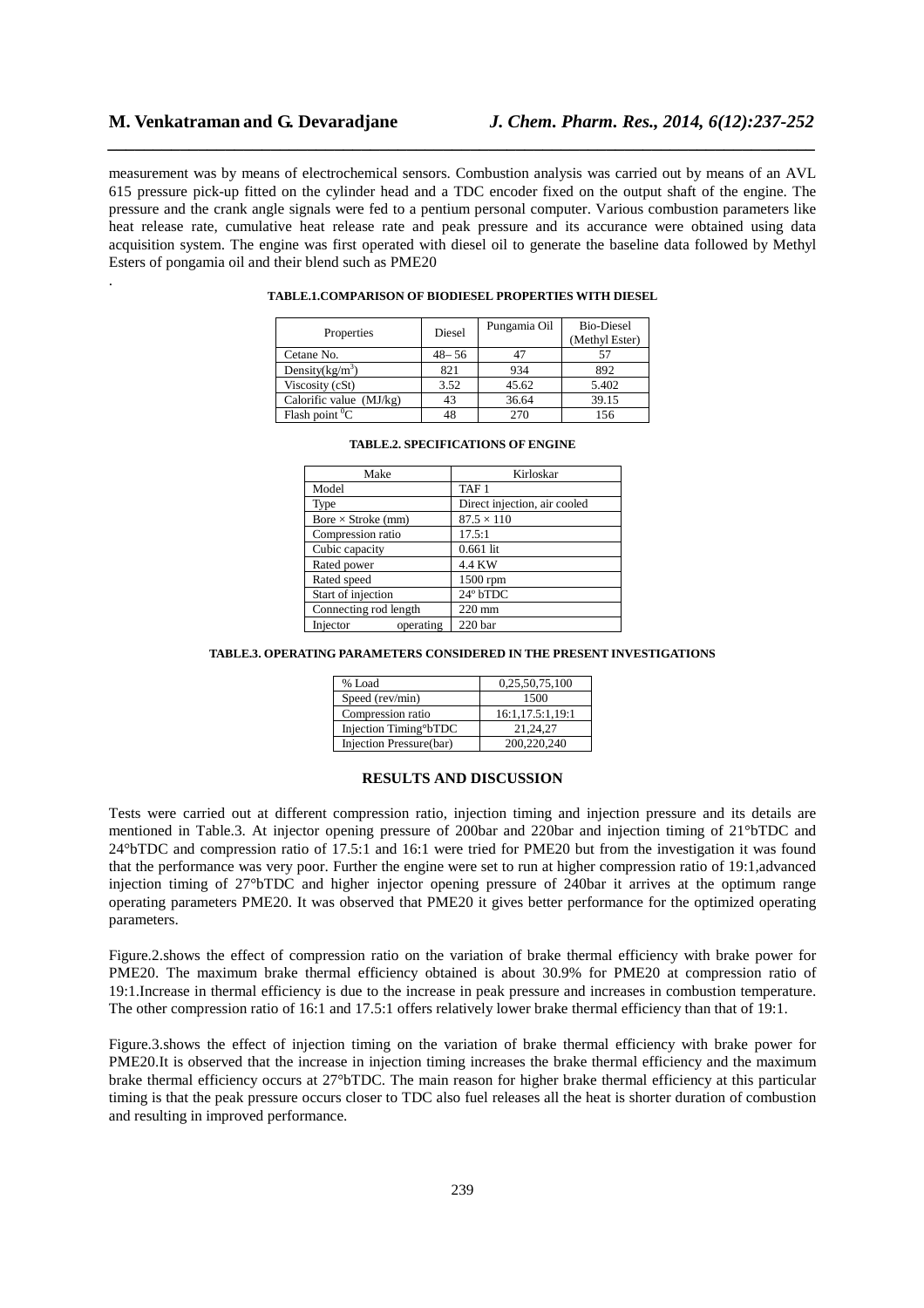

**Figure.2.Effect of compression ratio on the variation of brake thermal efficiency with brake power** 



**Figure.3.Effect of injection timing on the variation of brake thermal efficiency with brake power** 

Figure.4.shows the effect of injection pressure on the variation of brake thermal efficiency with brake power for PME20.It was observed that the increase in brake thermal efficiency with increase in injection pressure may due finer spray and better entrainment.

Figure.5.shows the effect of compression ratio on the variation of brake specific energy consumption with brake power for PME20. From the results it is found that PME20 offers comparatively lower BSEC for compression ratio of 19:1 compare to other 16:1 and 17.5:1.This is due to better combustion of PME20 due to presence of high cetane of PME.

Figure.6.shows the effect of injection timing on the variation of brake specific energy consumption with brake power for PME20.It is observed that the change in injection timing changes the occurrence of peak pressure and changes the duration of combustion. The injection timing 27°bTDC produces peak pressure closer to TDC and offers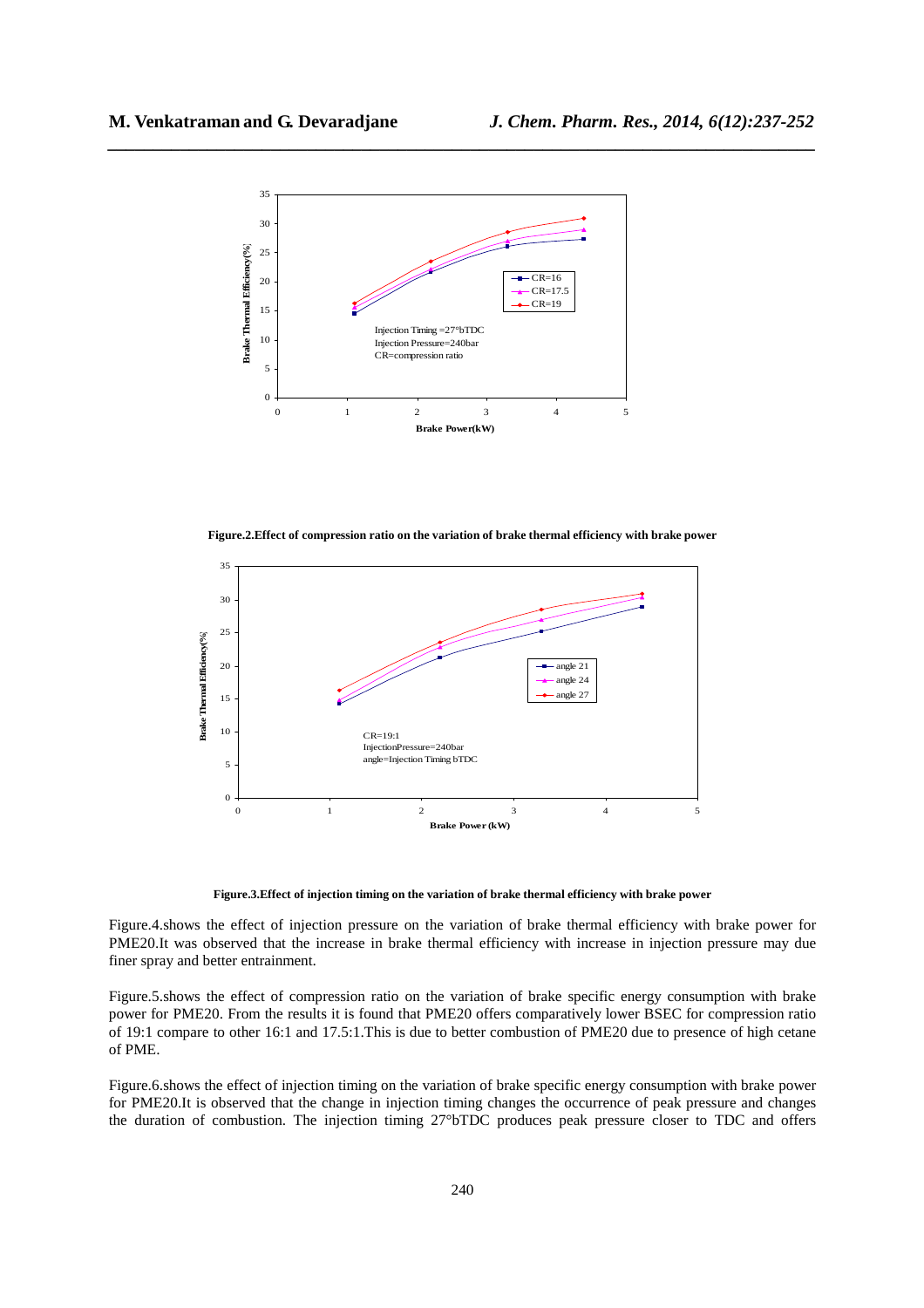sufficient time to release heat, hence this particular timing offers lower BSEC compare to other injection timing 21°bTDC and 24°bTDC.

*\_\_\_\_\_\_\_\_\_\_\_\_\_\_\_\_\_\_\_\_\_\_\_\_\_\_\_\_\_\_\_\_\_\_\_\_\_\_\_\_\_\_\_\_\_\_\_\_\_\_\_\_\_\_\_\_\_\_\_\_\_\_\_\_\_\_\_\_\_\_\_\_\_\_\_\_\_\_*



**Figure.4.Effect of injection pressure on the variation of brake thermal efficiency with brake power** 



**Figure.5.Effect of compression ratio on the variation of BSEC with brake power** 

Figure.7.shows the effect of injection pressure on the variation of brake specific energy consumption with brake power for PME20.It was observed that BSEC decreased with increase in injection pressure. The minimum BSEC was observed in PME20 at injection pressure 240bar whereas the maximum BSEC was obtained at injection pressure 200bar.This is due to finer spray, rapid heat release and shorter duration of combustion. Usually, finer spray and improved air entrainment cause lower BSEC for 240bar.

Figure.8.shows the effect of compression ratio on the variation of cylinder pressure with crank angle for PME20. From the results it is clear that peak pressure increases with increase in compression ratio. This is due to increased combustion temperature and shorter duration of combustion.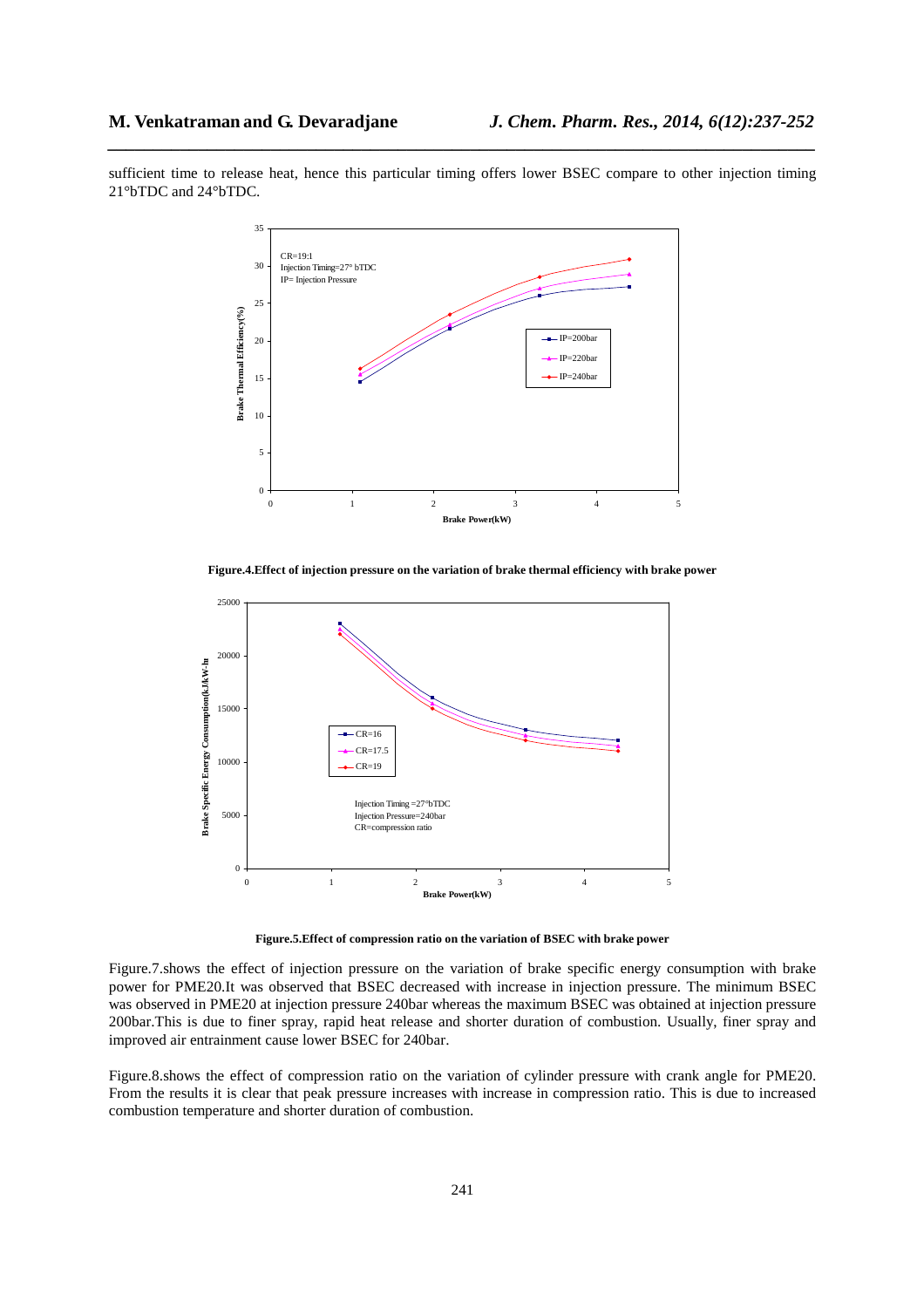

**Figure.6.Effect of injection timing on the variation of BSEC with brake power** 



**Figure.7.Effect of injection pressure on the variation of BSEC with brake power** 

Figure.9.shows the effect of injection timing on the variation of cylinder pressure with crank angle for PME20.The change in injection timing changes the occurrence of peak pressure and combustion duration. The injection timing of 27°bTDC produces peak pressure few degree before TDC and utilizes the heat energy well before the completion of power stroke and hence the timing offers maximum peak pressure compare to other timing. This is the main reason for higher brake thermal efficiency of 27°bTDC.

Figure.10.shows the effect of injection pressure on the variation of cylinder pressure with crank angle for PME20.It was observed that cylinder pressure increases with increase in injection pressure. The change in injection pressure causes change in spray parameters and changes the air entrainment behaviour.The higher injection pressure of 240bar produces finer spray and causes better air entrainment. This is the main reason for higher peak pressure for this injection pressure.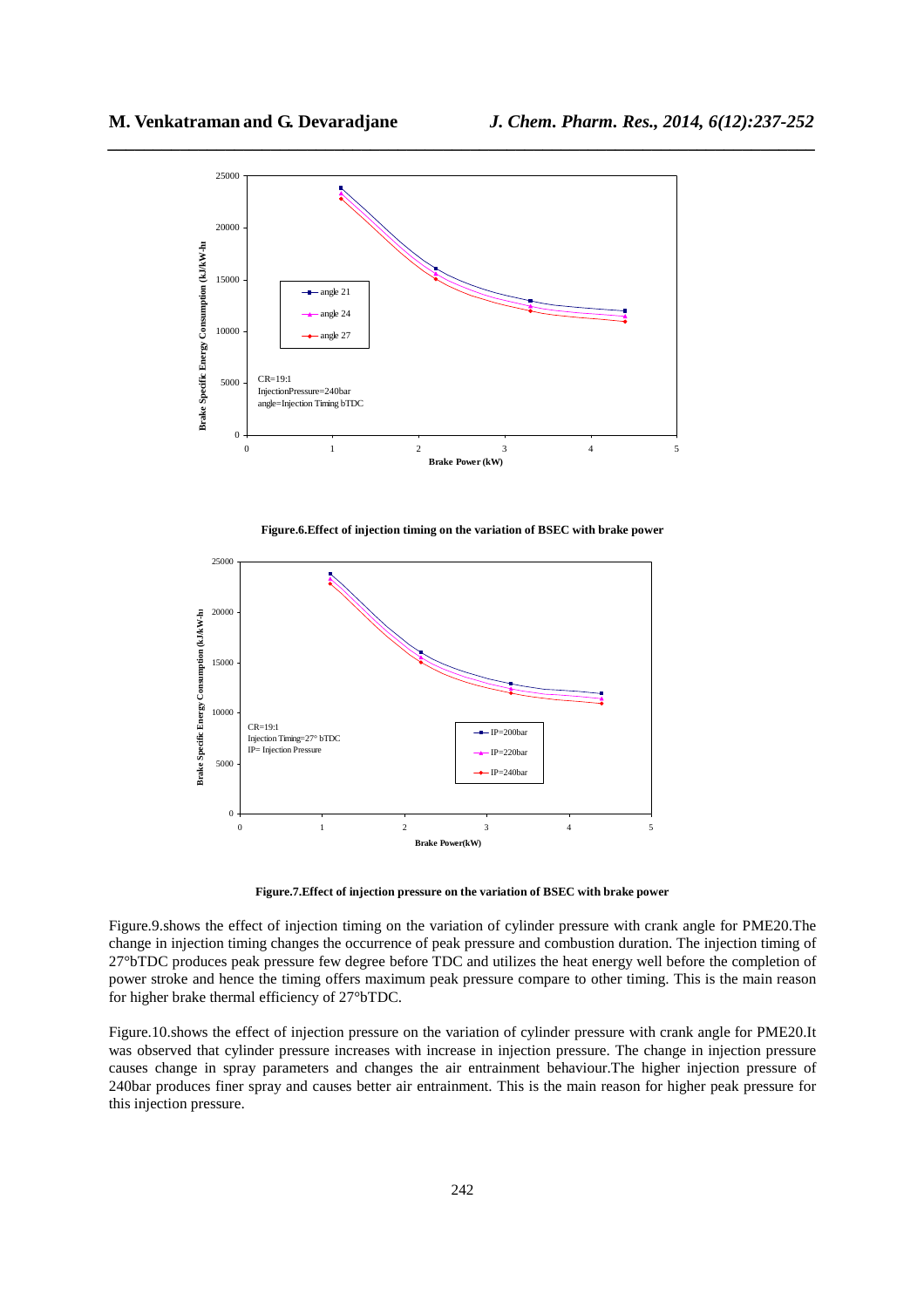

**Figure.8.Effect of compression ratio on the variation of cylinder pressure with crank angle** 



**Figure.9.Effect of injection timing on the variation of cylinder pressure with crank angle** 

Figure.11.shows the effect of compression ratio on the variation of heat release rate with crank angle for PME20. It is seen that the height of premixed phase of combustion decreases with respect to increase in compression ratio. Also the compression ratio increases change the duration of combustion. Usually higher compression ratio offers shorter duration of combustion and cause better performance.

Figure.12.shows the effect of injection timing on the variation of heat release rate with crank angle for PME20. The injection timing of 27°bTDC offers comparatively shorter duration of combustion and produces peak heat release rate closer to diesel baseline operation. Hence this particular timing offers better performance compared to other injection timing of 21°bTDC and 24°bTDC.

Figure.13.shows the effect of injection pressure on the variation of heat release rate with crank angle for PME20. The injection pressure of 240bar increases spray and mixing property and causes better combustion. Hence it is seen that higher injection pressure offers shorter duration of combustion and rapid rate of heat release than that of other injection pressure of 200bar and 220bar.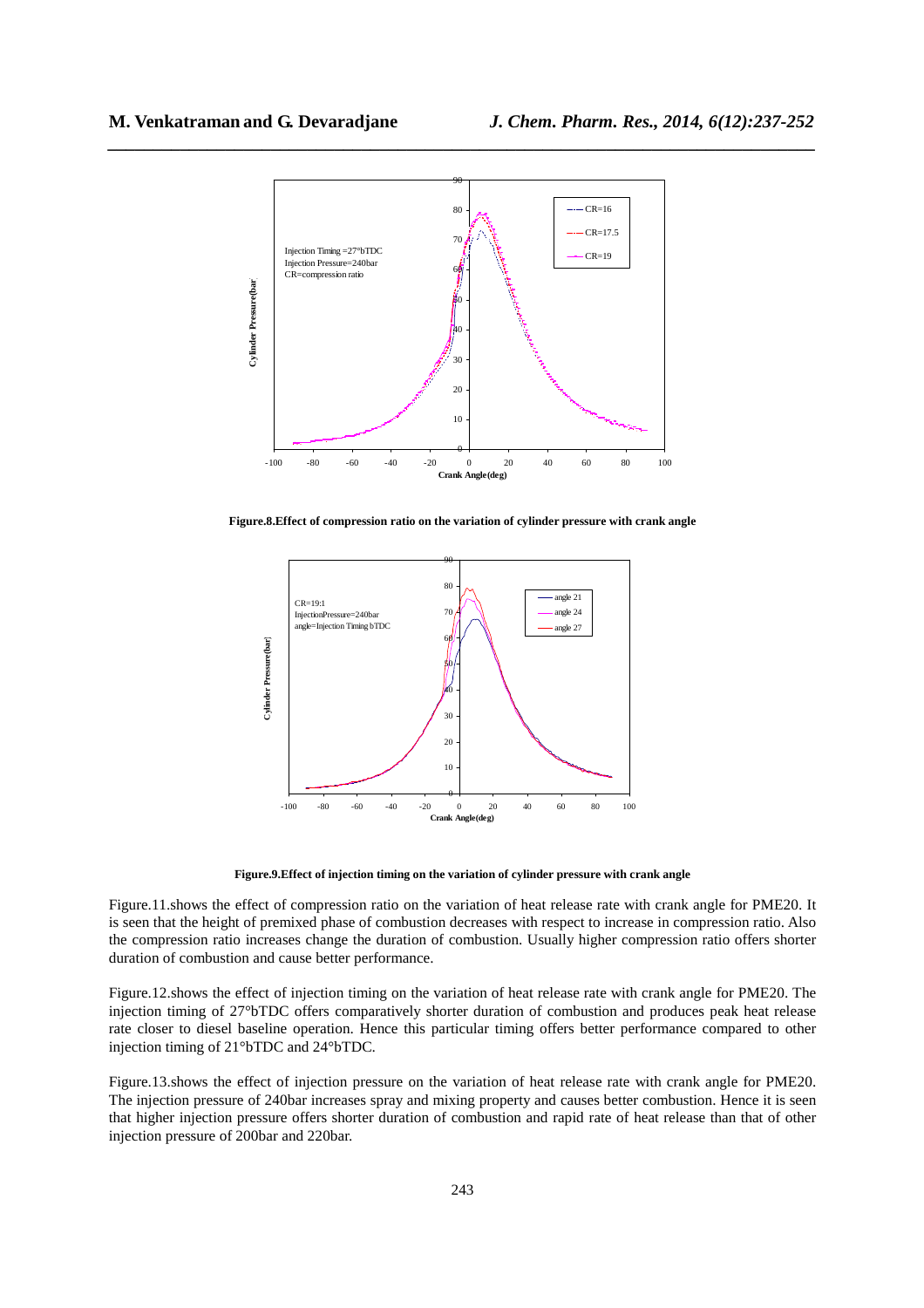

**Figure.10.Effect of injection pressure on the variation of cylinder pressure with crank angle** 



**Figure.11.Effect of compression ratio on the variation of HRR with crank angle** 

Figure.14.shows the effect of compression ratio on the variation of cumulative heat release rate with crank angle for PME20. It is seen that the height of premixed phase of combustion decreases with respect to increase in compression ratio. Also the compression ratio increases change the duration of combustion. Usually higher compression ratio offers shorter duration of combustion and cause better performance.

Figure.15.Shows the effect of injection timing on the variation of cumulative heat release rate with crank angle for PME20. The injection timing of 27°bTDC offers comparatively shorter duration of combustion and produces peak heat release rate closer to diesel baseline operation. Hence this particular timing offers better performance compare to other injection timing of 21°bTDC and 24°bTDC.

 Figure.16.Shows the effect of injection pressure on the variation of cumulative heat release rate with crank angle for PME20. The injection pressure of 240bar increases spray and mixing property and causes better combustion. Hence it is seen that higher injection pressure offers shorter duration of combustion and rapid rate of heat release than that of other injection pressure of 200bar and 220bar.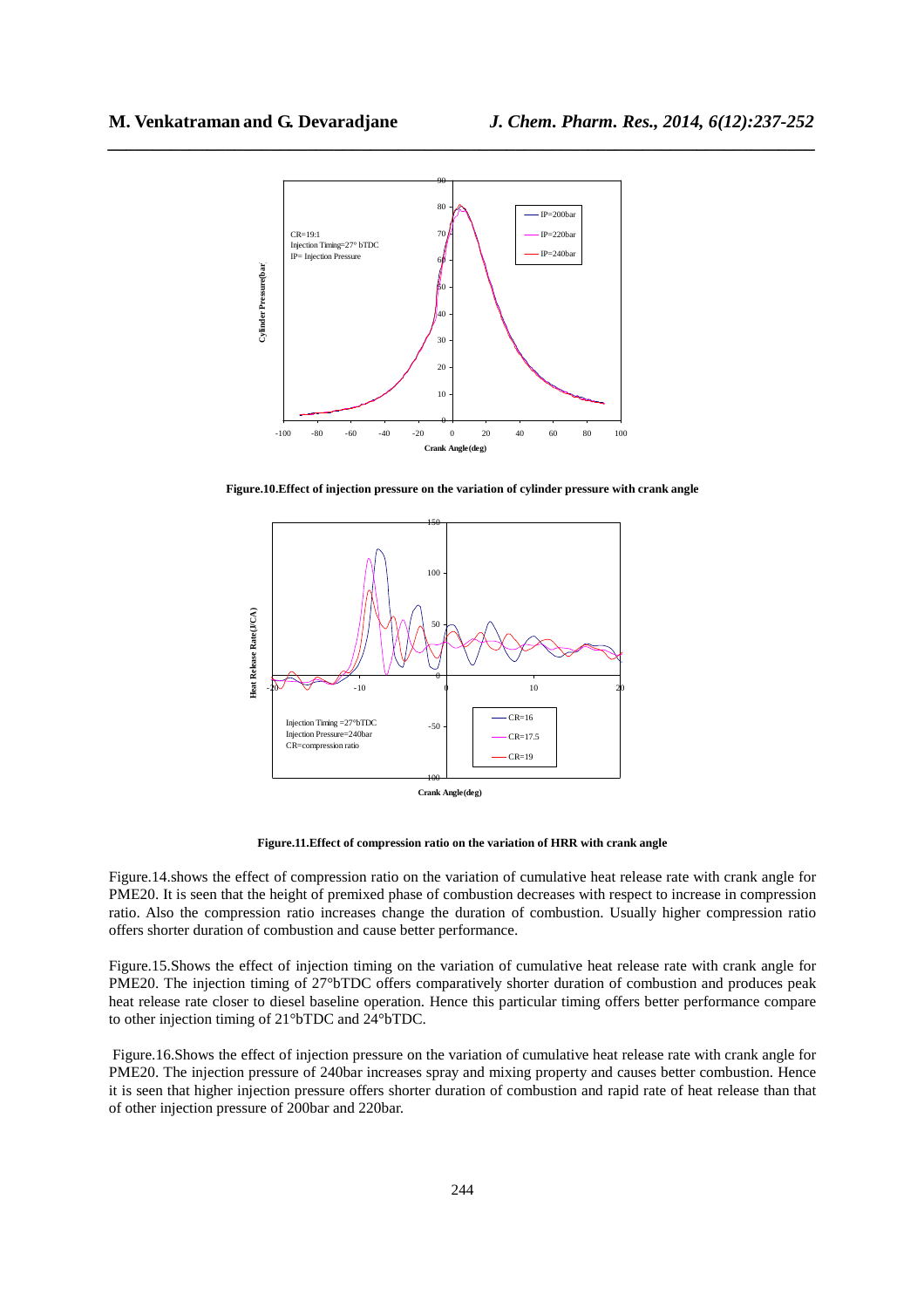

**Figure.12.Effect of injection timing on the variation of HRR with crank angle** 



**Figure.13.Effect of injection pressure on the variation of HRR with crank angle** 

Figure.17.Shows the effect of compression ratio on the variation of hydrocarbon with brake power for PME20. It was observed that the maximum rate of hydrocarbon is 35ppm for compression ratio at 19:1.It is also found that the hydrocarbon of 0.112 g/kW-hr for compression ratio at 17.5:1decreases with increase in concentration of the biodiesel blend. This may be due to improved combustion because of increased in injection pressure and advanced injection timing.

Figure.18.Shows the effect of injection timing on the variation of hydrocarbon with brake power for PME20. It was observed that the maximum rate of hydrocarbon is 0.129g /kW-hr for injection timing at 27deg bTDC.It is also found that the hydrocarbon of 0.122g /kW-hr for injection timing at 24deg bTDC decreases with increase in concentration of the biodiesel blend. This may be due to improved combustion because of increased in injection pressure and increase in compression ratio.

Figure.19.Shows the effect of injection pressure on the variation of hydrocarbon with brake power for PME20.It was observed that the maximum rate of hydrocarbon is 38ppm for injection pressure at 240bar.It is also found that the hydrocarbon of 0.122g/kW-hr for compression ratio at 200bar decreases with increase in concentration of the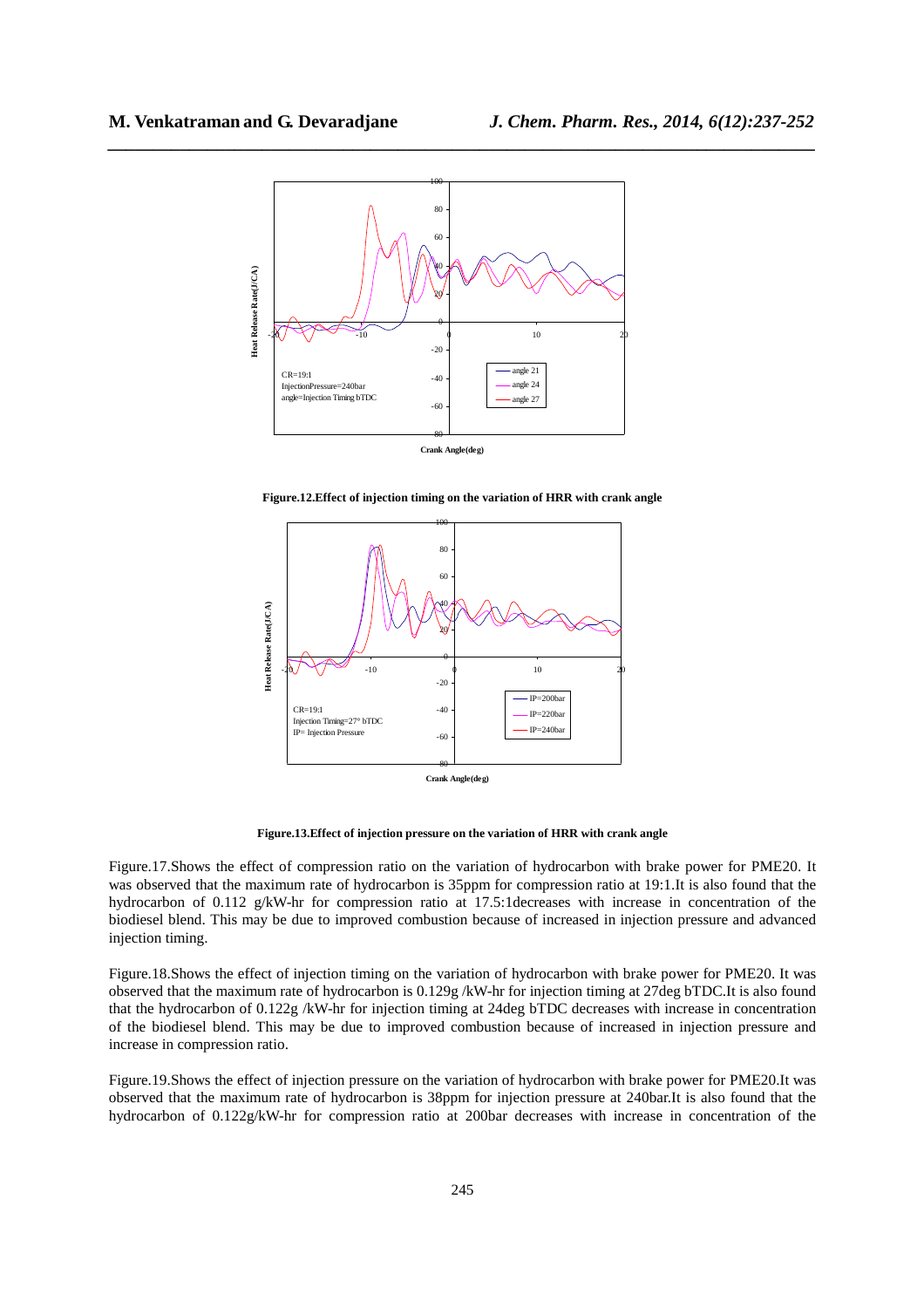biodiesel blend. This may be due to improved combustion because of increased in compression ratio and advanced injection timing.

*\_\_\_\_\_\_\_\_\_\_\_\_\_\_\_\_\_\_\_\_\_\_\_\_\_\_\_\_\_\_\_\_\_\_\_\_\_\_\_\_\_\_\_\_\_\_\_\_\_\_\_\_\_\_\_\_\_\_\_\_\_\_\_\_\_\_\_\_\_\_\_\_\_\_\_\_\_\_*



**Figure.14.Effect of compression ratio on the variation of CHRR with crank angle** 



**Figure.15.Effect of injection timing on the variation of CHRR with crank angle** 

Figure.20.Shows the effect of compression ratio on the variation of carbon monoxide with brake power for PME20. It was noticed that CO emission of 0.968g/kW-hr for compression ration at 19:1.CO emissions decreases with increase in JME in the blend had sufficient time for combustion process because of advanced injection pressure.

Figure.21.Shows the effect of injection timing on the variation of carbon monoxide power for PME20. It was noticed that CO emission of 1.343g/kW-hr for injection timing 27deg bTDC because due to presence of oxygen in the biofuel.CO emissions decreases with injection timing at 21deg bTDC of 0.948 g/kW-hr.

Figure.22.Shows the effect of injection pressure on the variation of carbon monoxide brake power for PME20. It was noticed that CO emission of 1.343g/kW-hr for injection pressure at 240bar. CO emissions decreases with injection pressure at 200bar of 0.124g/kW-hr.Reduced CO emissions were maintained, probably, owing to the oxygen inherently present in the biofuel.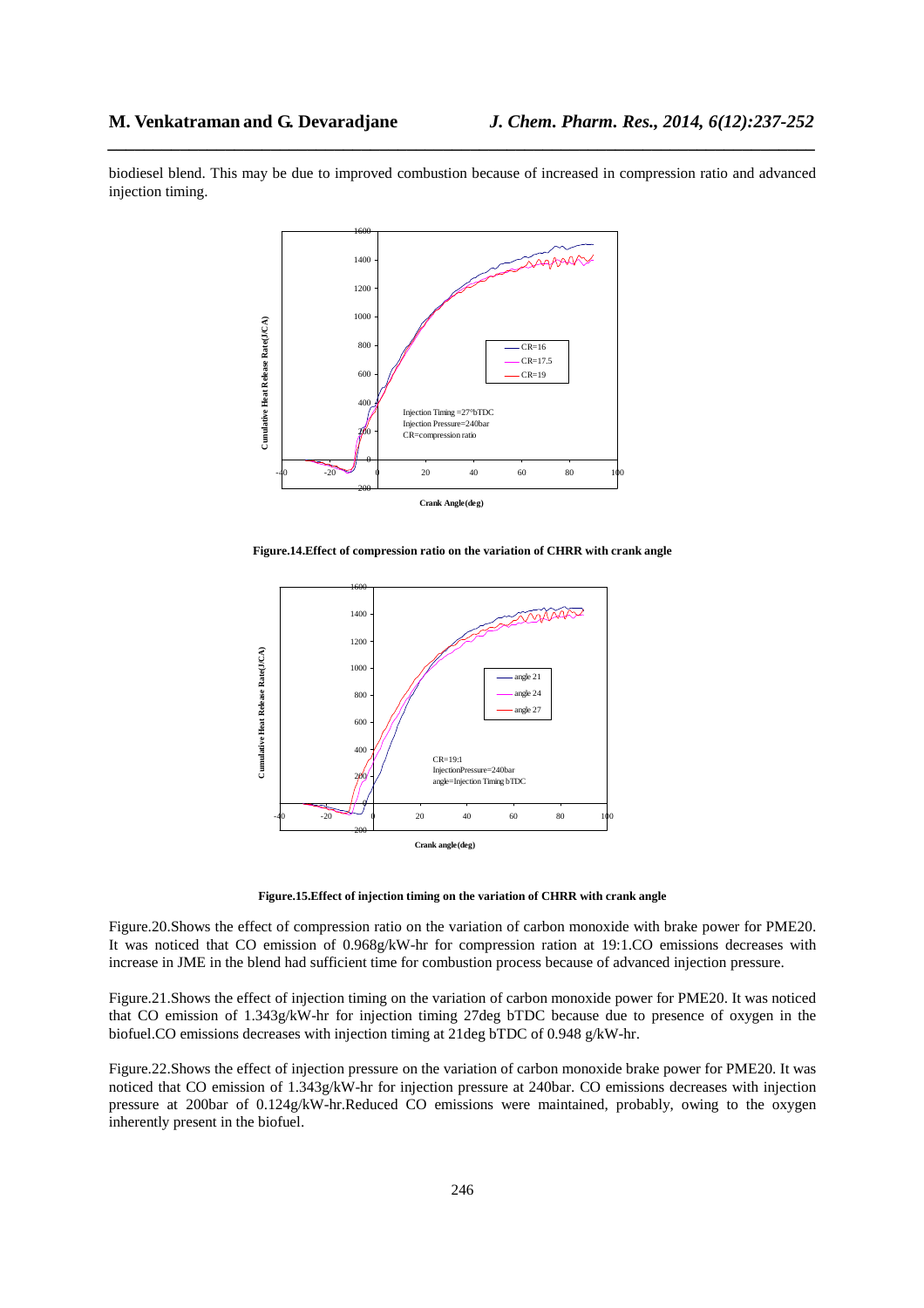

**Figure.16.Effect of injection pressure on the variation of CHRR with crank angle** 



**Figure.17.Effect of compression ratio on variation of Hydrocarbon with Brake Power** 

Figure.23.Shows the effect of compression ratio on the variation of nitric oxide brake power for PME20. It can be observed that NOx emissions increases for PME20 49.3g/kW-hr at compression ratio 19:1 compare to compression ratio at 16:1 42.1g/kW-hr.Due to the advancement of compression ratio and pressure all the injected fuel burnt as a result higher combustion temperature is attained. The higher temperature promotes NOx formation.

Figure.24.Shows the effect of injection timing on the variation of nitric oxide brake power for PME20. It can be observed that NOx emissions increases for PME20 43.9g/kW-hr at injection timing 27deg bTDC compare to injection timing at 21deg bTDC 21.05g/kW-hr.This is due to the advancement of injection timing and pressure all the injected fuel burnt as a result higher combustion temperature is attained.The higher temperature promotes NOx formation.

Figure.25.Shows the effect of injection pressure on the variation of nitric oxide with brake power for PME20. It can be observed that NOx emissions increases for PME20 46.8g/kW-hr injection pressure at 240bar compare to injection pressure at 200bar 42.8g/kW-hr.Due to the advancement of injection timing and pressure all the injected fuel burnt as a result higher combustion temperature is attained.The higher temperature promotes NOx formation.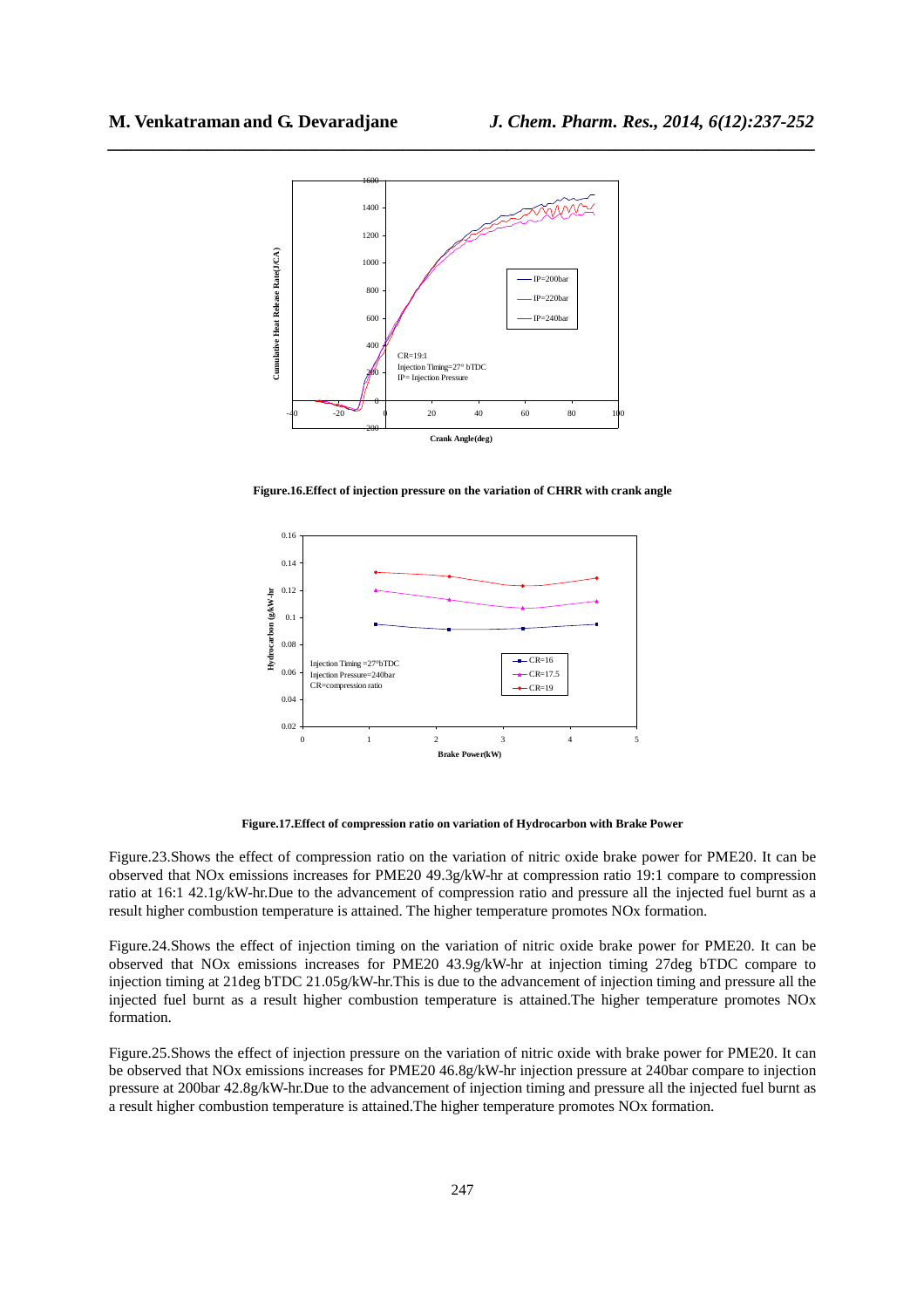

**Figure.18. Effect of injection timing on the variation of hydrocarbon with brake power** 



**Figure.19. Effect of injection pressure on the variation of Hydrocarbon with Brake Power**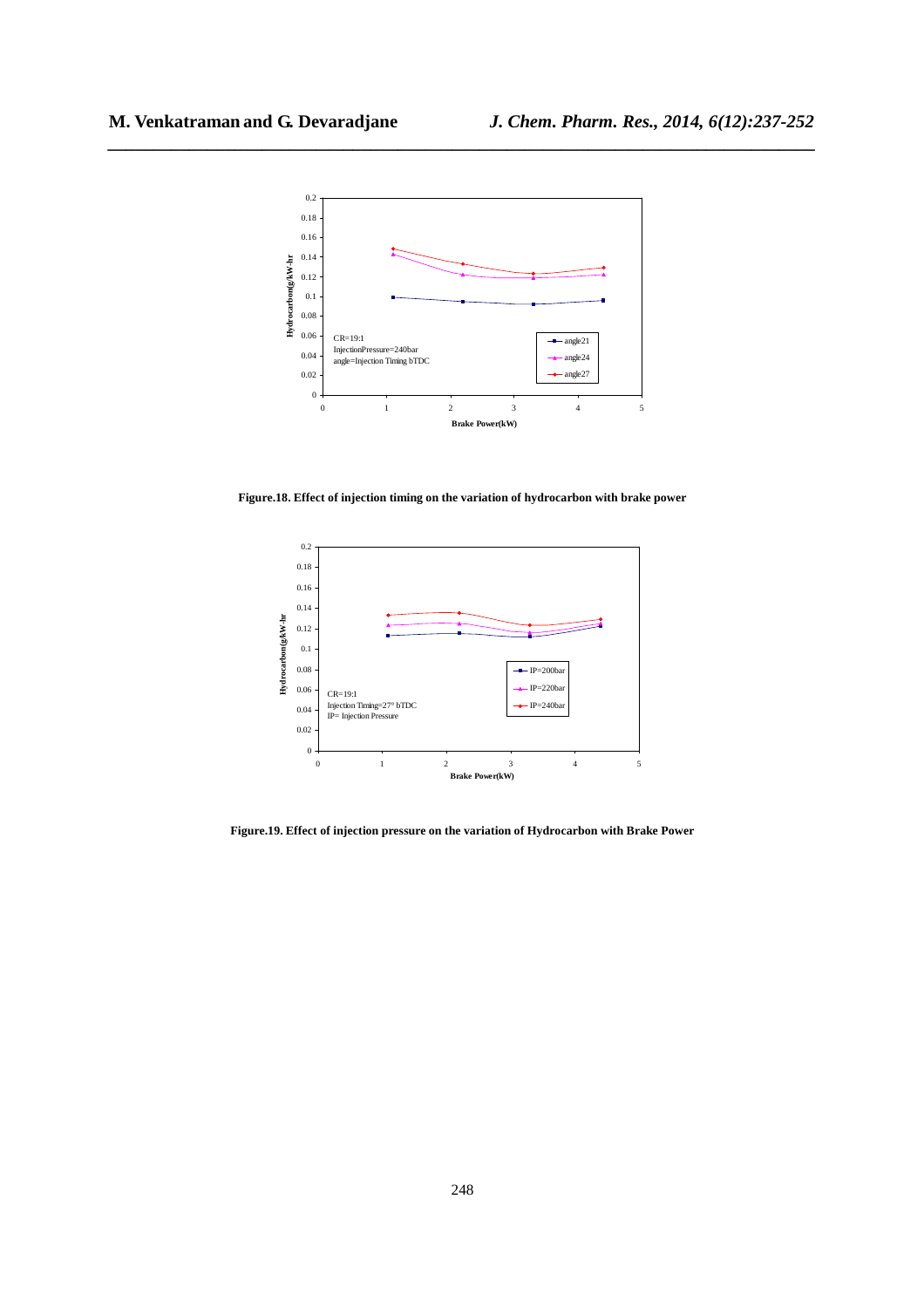

**Figure.20. Effect of Compression ratio on the variation of Carbon monoxide with Brake Power** 



**Figure.21. Effect of Injection timing on the variation of Carbon monoxide with Brake Power**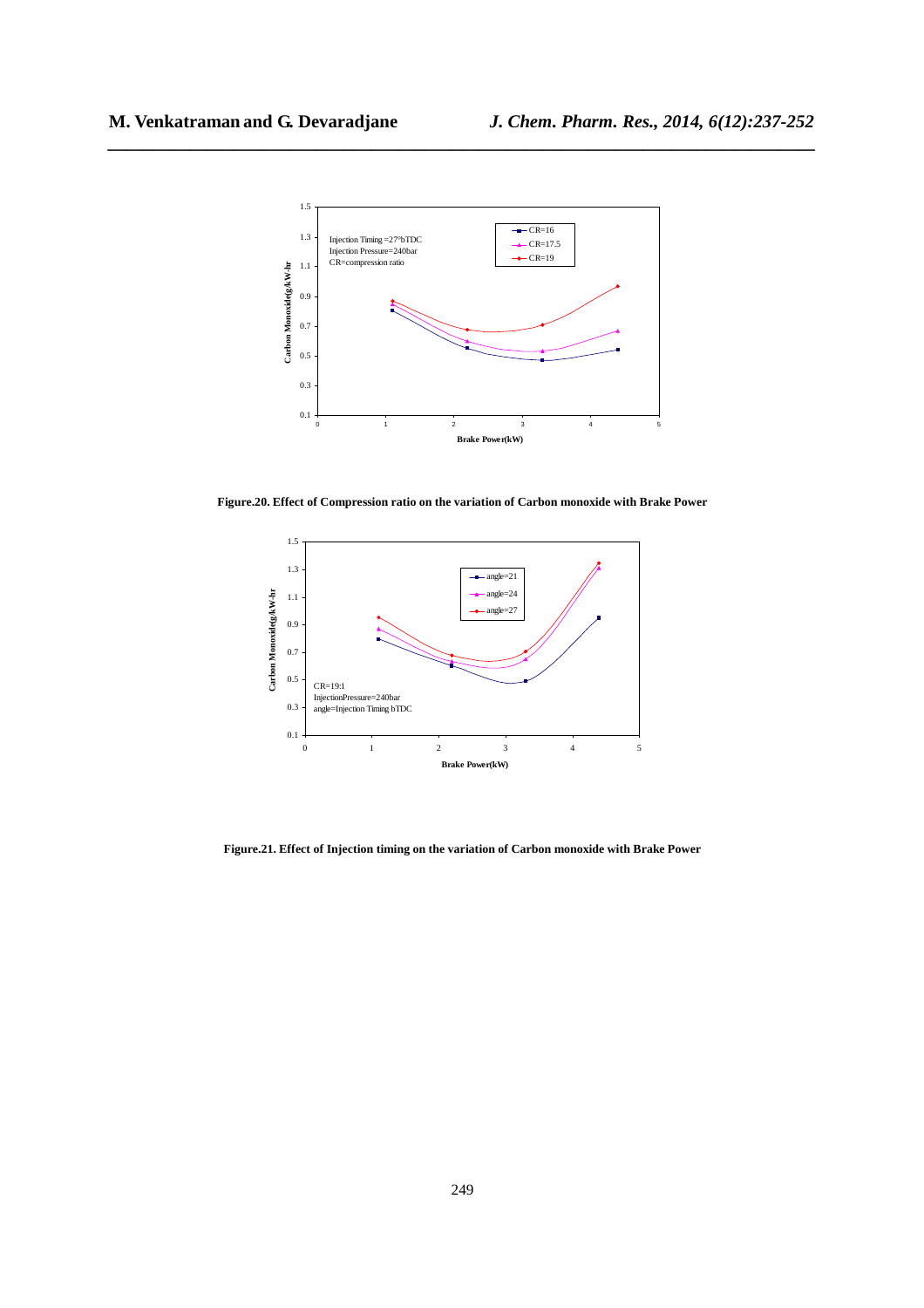

**Figure.22. Effect of Injection pressure on the variation of Carbon monoxide with Brake Power** 



**Figure.23.Effect of compression ratio on the variation of Nitric Oxide with Brake Power**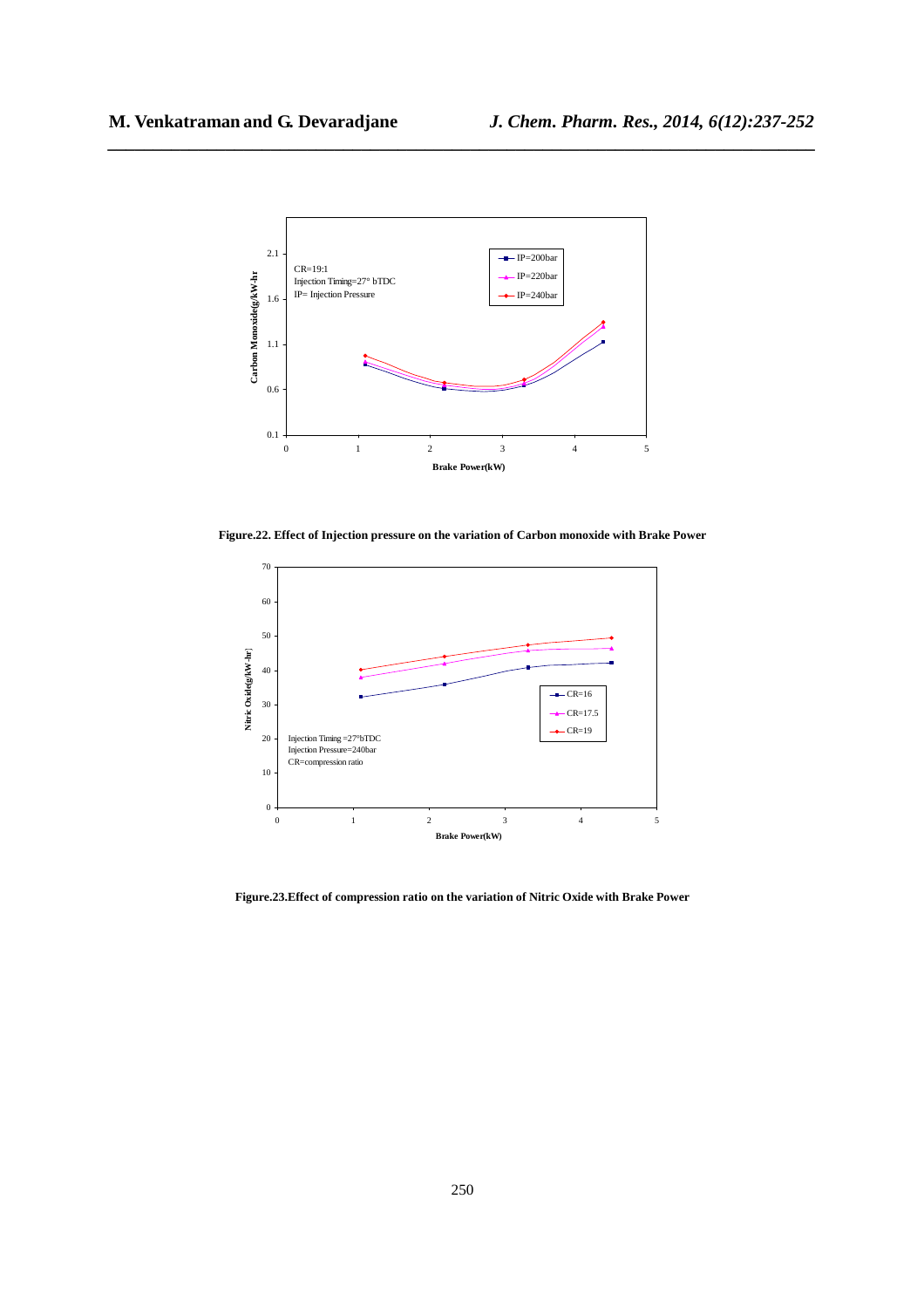

**Figure.24.Effect of Injection timing on the variation of Nitric oxide with Brake Power** 



**Figure.25. Effect of injection pressure on the variation of injection Nitric oxide with brake power** 

### **CONCLUSION**

Following are the conclusions based on the experimental results obtained while operating single cylinder diesel engine fuelled with PME20.The maximum brake thermal efficiency (30.9%) is found to be PME20 injection timing at 27ºbTDC, Injection pressure at 240bar and compression ratio at 19:1.

It is found that the combined increase of compression ratio, injection timing and injection pressure increases the Brake Thermal Efficiency and reduces Brake Specific Energy Consumption(11950 kJ/kW-hr)while having lower emissions.